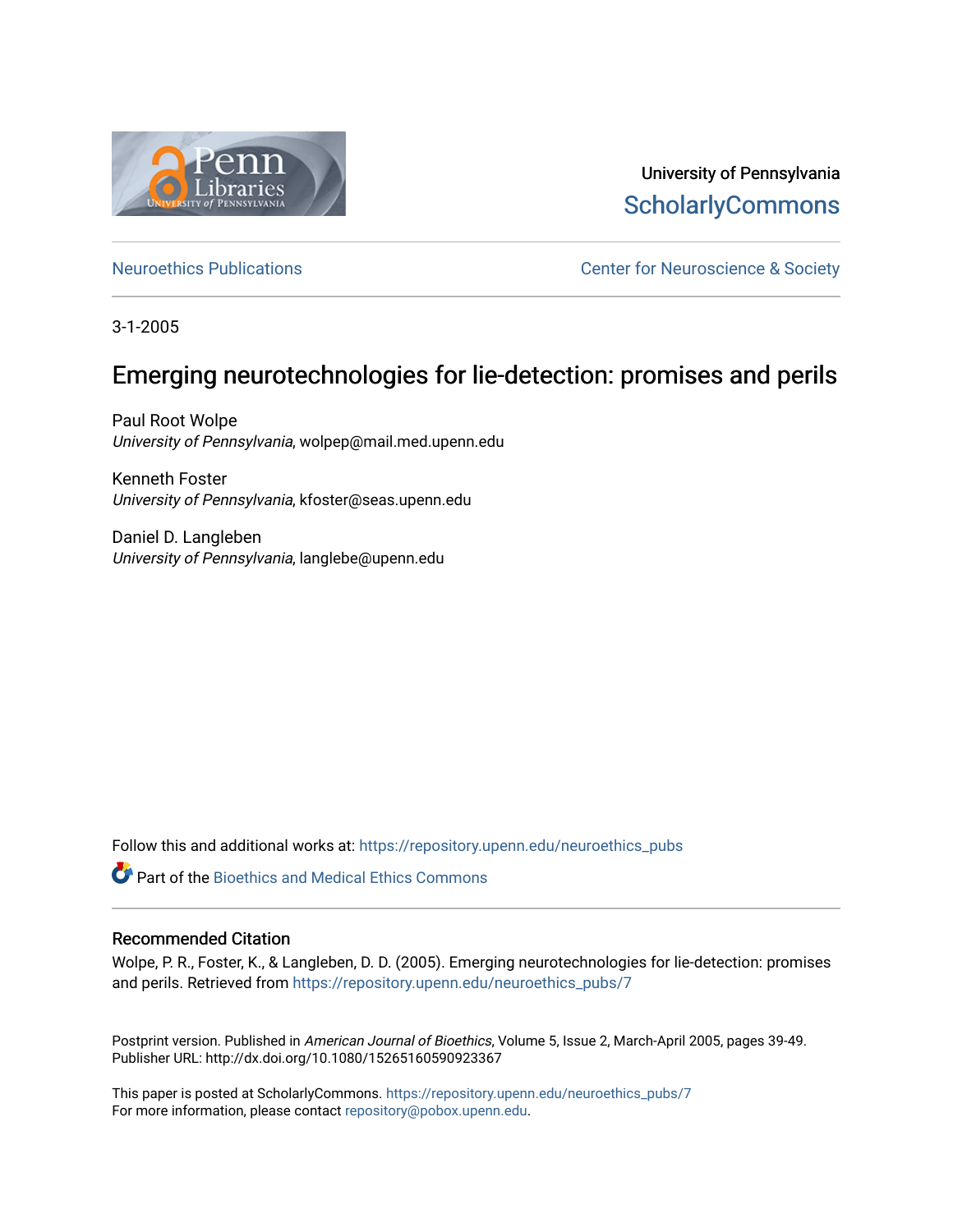## Emerging neurotechnologies for lie-detection: promises and perils

### **Abstract**

Detection of deception and confirmation of truth telling with conventional polygraphy raised a host of technical and ethical issues. Recently, newer methods of recording electromagnetic signals from the brain show promise in permitting the detection of deception or truth telling. Some are even being promoted as more accurate than conventional polygraphy. While the new technologies raise issues of personal privacy, acceptable forensic application, and other social issues, the focus of this paper is the technical limitations of the developing technology. Those limitations include the measurement validity of the new technologies, which remains largely unknown. Another set of questions pertains to the psychological paradigms used to model or constrain the target behavior. Finally, there is little standardization in the field, and the vulnerability of the techniques to countermeasures is unknown. Premature application of these technologies outside of research settings should be resisted, and the social conversation about the appropriate parameters of its civil, forensic, and security use should begin.

### Keywords

Brain Imaging, Lie Detection, neuroethics, Privacy, confidentiality

### **Disciplines**

Bioethics and Medical Ethics

### **Comments**

Postprint version. Published in American Journal of Bioethics, Volume 5, Issue 2, March-April 2005, pages 39-49. Publisher URL: http://dx.doi.org/10.1080/15265160590923367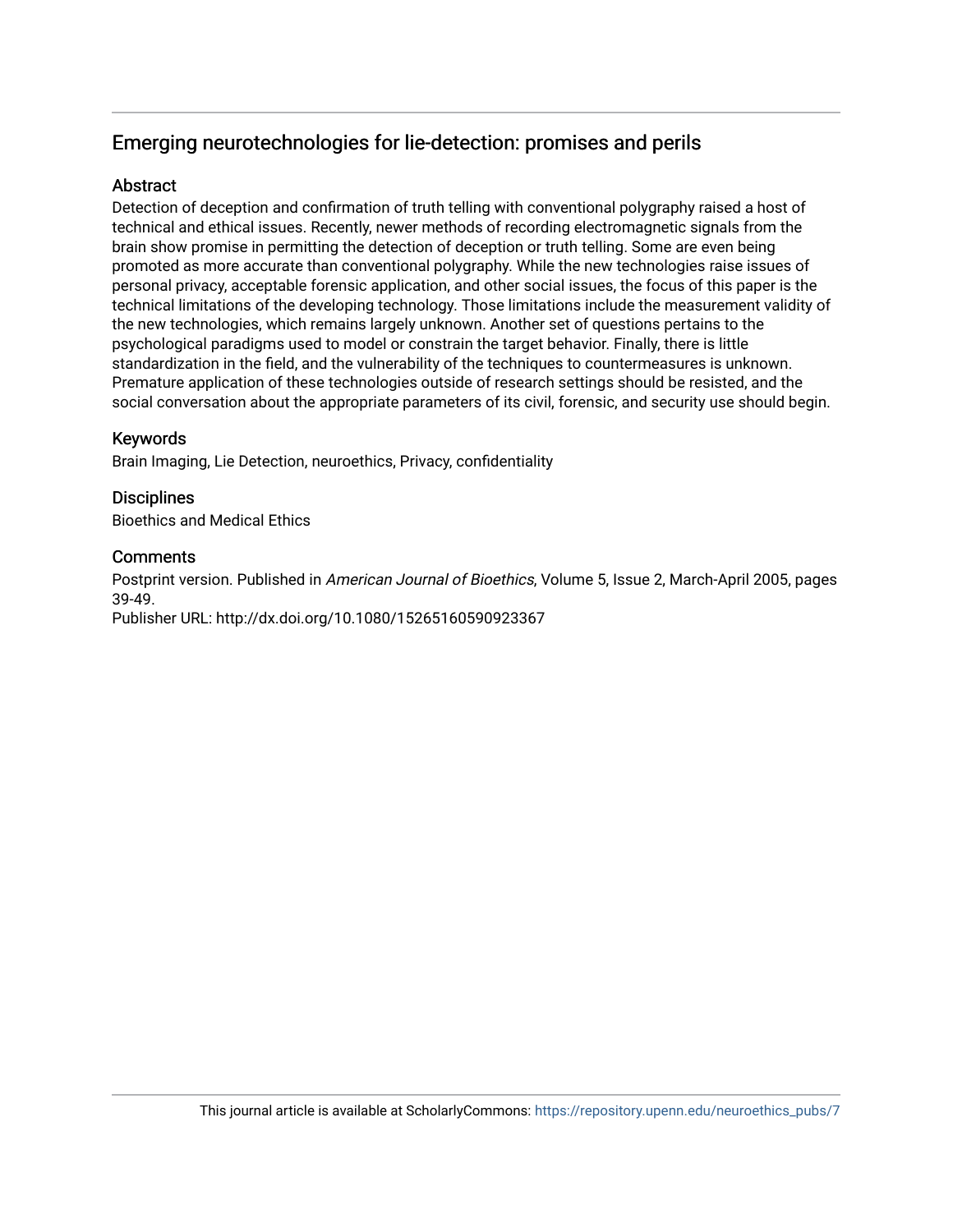# **INTRODUCTION**

Rapid advances in diagnostic medical imaging over the past decade have revolutionized neuroscience. Scientists are gaining a new understanding of brain function and structure, and uncovering exciting and challenging insights into the nature of human behavior. Advances in magnetic resonance imaging, electroencephalography (EEG), and other modern techniques, can, for the first time, reliably measure changes in brain activity associated with thoughts, feelings and behaviors, in principle allowing researchers to link brain activity patterns directly to the cognitive or affective processes or states they produce (e.g., Canli and Amin 2002; Fischer et al. 1997; Sugiura et al. 2000).

While most of this work is still in the basic research stage, its potential social, legal, and ethical implications are significant (see, e.g., Farah 2002; Foster et al. 2003; Illes et al. 2003; Wolpe 2002, 2004). For the first time, using modern neuroscience techniques, a third party can, in principle, bypass the peripheral nervous system—the usual way in which we communicate information—and gain direct access to the seat of a person's thoughts, feelings, intention, or knowledge (Berns et al. 1997). Given the current state of the art in neuroscience research, speculations about any impending ability to "read thoughts" of unsuspecting citizens are not realistic, and free-form mind-reading in the style described in recent films such as "Minority Report" remains science fiction (see Ross 2003). Nevertheless, there has been real, if limited, progress in finding brain correlates of certain simple memories, emotions, and behaviors, and potential applications in the social arena are foreseeable (Donaldson 2004).

One application of these techniques has been the attempt to develop reliable brain-imaging liedetection technology. In the United States, defence-related agencies have dedicated significant funds to the development of new lie-detection strategies for eventual use in criminal and terrorist investigations. A number of universities and private companies are trying to develop lie-detection technologies, using fMRI, EEG, near infrared light, and other strategies to directly access brain function.

The ethical issues that would arise from a reliable (or thought-to-be-reliable) brain-imaging deception technology are complex. Using these technologies in courtrooms and for security screening purposes, for example, raises many of the same difficult ethical and legal issues already present in the debate over conventional polygraphy. However, some of the ethical issues that such technologies would present are novel. For the first time, we would need to define the parameters of a person's right to "cognitive liberty," the limits of the state's right to peer into an individual's thought processes with or without his or her consent, and the proper use of such information in civil, forensic, and security settings. Clearly, a comprehensive and probing debate concerning the limits and proper use of brain-imaging technologies is needed and timely. Our goal in this essay is to inform that debate through a description of the technical limitations in neuroscience research on detecting deception, and to raise concerns about their premature and inappropriate use.

# **NEW METHODS, OLD PARADIGMS**

A lie-detection system such as the polygraph, or any system aimed at determining physiological correlates of behavior, consists of two components. One is the set of physiological parameters being measured, and the other (no less important but often overlooked) is the paradigm or model used to produce the target behavior (such as deception) in a standardized fashion. Conventional polygraphy measures the subject's physiological responses by monitoring chest expansion, pulse, blood pressure, and electrical conductance of the skin. The physiological data measured in polygraphy signify the activity of the autonomic nervous system, and so may reflect not only arousal during deception but anxiety in general, no matter the cause.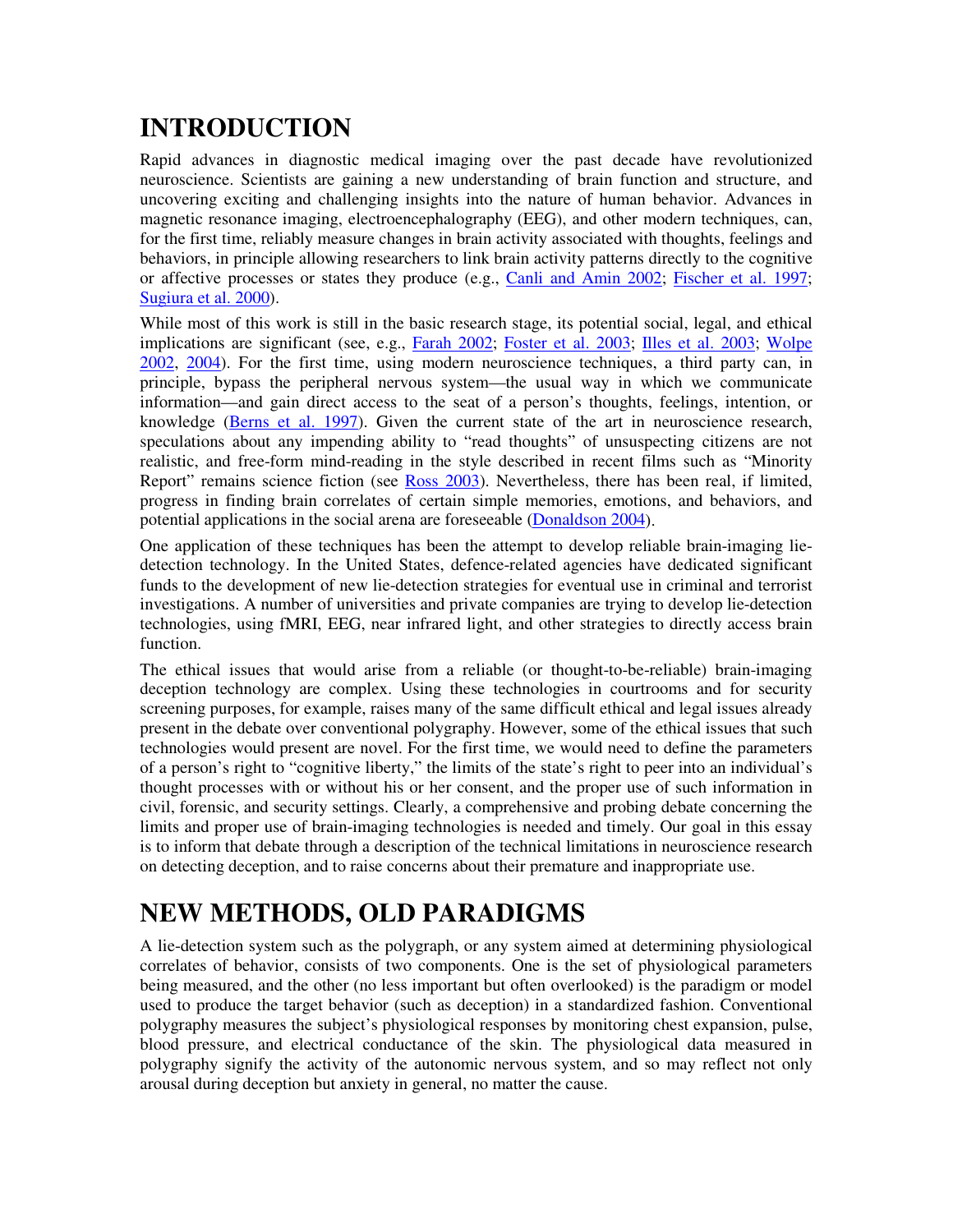To overcome this limitation, a number of recent studies have attempted to employ more direct measurements of brain activity to indicate deception and the presence of concealed information. Some of these studies, for example recent applications of functional Magnetic Resonance Imaging (fMRI) for lie detection, have attracted attention because of the novelty of the physiological parameters being measured (see Spence et al. 2004). What is less recognized, however, is that many of these studies have used, sometimes unknowingly, variants of decadesold paradigms to produce the target behavior.

In order to test any means of lie detection, a standardized protocol to generate the behavior must be developed. There are two prototype paradigms that have been used to generate instances of truth-telling and deception to be subjected to measurement. The first is the comparison question test (known in the polygraph literature as the control question test, CQT), which forms the basis of conventional polygraphy. The CQT requires a subject to respond to a series of yes–no questions of one of three kinds. "Relevants" are intended to produce a presumed lie and would, in a standard polygraph test, be related to the matter under investigation (e.g., "Did you kill your wife?"). Comparison or control questions are designed to induce a strong response in all subjects (e.g., "Did you ever steal something?"). Finally there are irrelevant questions to establish a baseline ("Are you sitting in a chair?"). A consistently stronger physiological response in a subject to the relevants than to the control questions is taken as evidence of deception.

In contrast, the second paradigm, the guilty knowledge test (GKT), seeks to determine the salience ("attentional value") of information to a subject by comparing his or her responses to "relevant" and "neutral" questions. For example, in a crime investigation involving a stolen red car, a sequence of questions could be: "Was the car yellow? Was the car red? Was the car green?" The questions are chosen so that subjects with knowledge of the crime (but not other individuals) would have an amplified physiological response to the relevant question—that the car was red which is dubbed "guilty knowledge" (Ben-Shakhar and Elaad 2003; Lykken 1991).

Whereas the CQT involves measurement of physiological or psychophysical responses to classify a response as a lie, the GKT uses such responses to indicate the presence of concealed knowledge. The tester then uses this information to make inferences about the truth. Thus, the GKT does not detect deception directly and indeed, in the polygraphic literature, the term 'liedetector' is reserved for the CQT-based applications (Lykken 1991). In fact, the GKT need not rely on verbal responses from the subject at all; physiological responses to simply hearing the relevant question can suffice. This has given rise to the claims that GKT "directly" probes the information stored in a person's brain (Farwell and Smith 2001).

The debate about the relative advantages of the CQT versus GKT as research and applied paradigms has been raging for decades. The main criticism against the CQT has been the inability to standardize the selection of the control questions (though the choice of the neutral items in the GKT could also affect the results). From a neuropsychological perspective, both the CQT and GKT are "forced-choice" protocols that seek to detect differences in psychological salience between question by examining the physiologic responses of the subject to target and baseline conditions. Though investigators generally agree that the GKT is methodologically more robust than the CQT (Rosenfeld et al. 1988; Stern 2002), it has been less popular with forensic practitioners in the field because the test requires reliable and specific crime-related information known only to the investigators and the perpetrator, which is often difficult to obtain.

In recent years, investigators have used the GKT (or variants) to explore the usefulness of a variety of neuroscience techniques for detecting deception. One group, for example, has used infrared photography to detect changes in temperature patterns (and thus blood flow) near the eye, and proposed it for "deception detection on the fly" such as screening airline passengers (Pavlidis and Levine 2002; Pavlidis et al. 2002). Another group has applied the GKT using scattering of near infrared light (NIR) using sensors placed in contact with the scalp that detect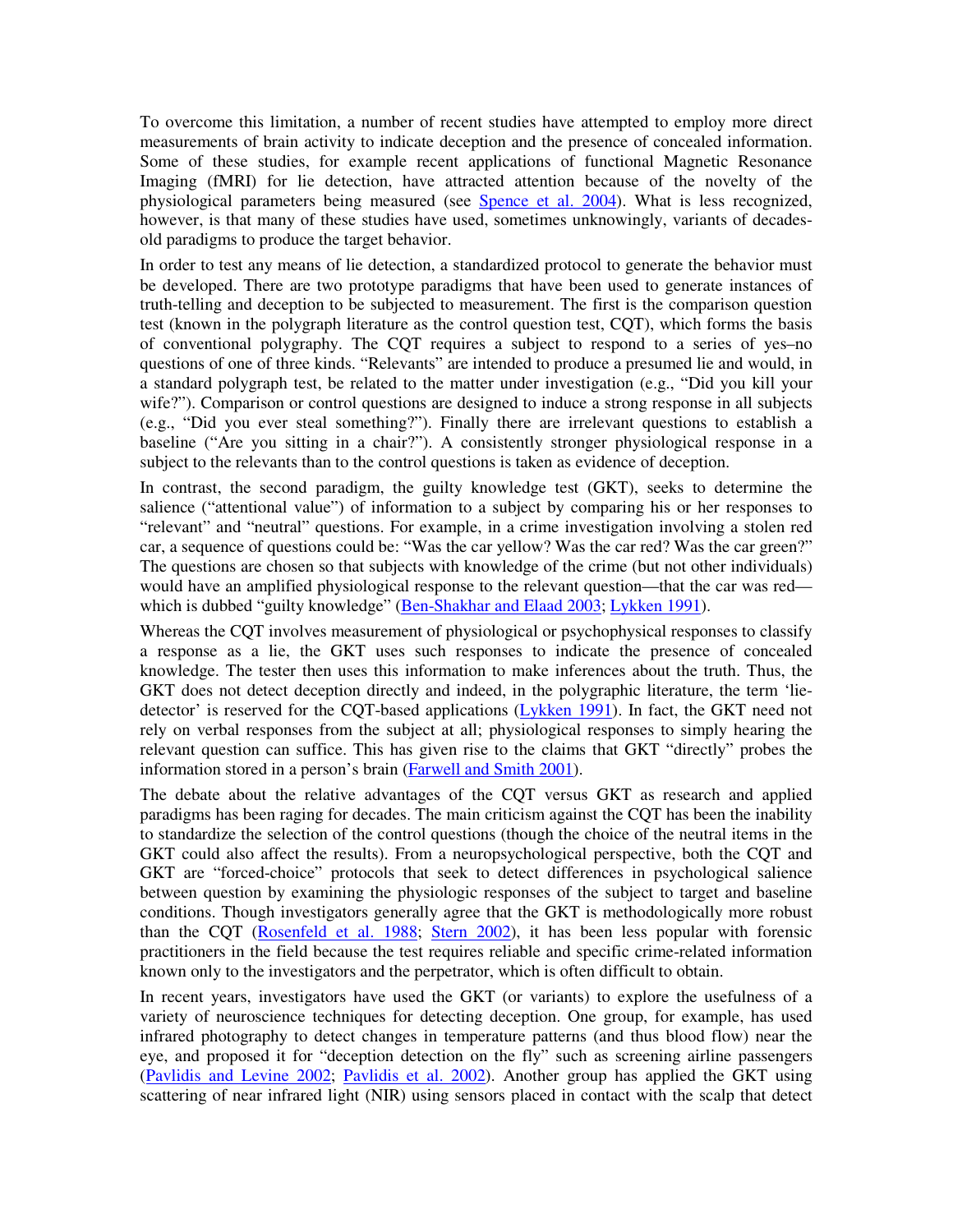infrared light shone through the skull and relected off the blood vessels of the cortex (Chance and Kang 2002). Another set of studies has employed a variety of GKT-like forced-choice paradigms with fMRI (e.g., Langleben et al. 2002, 2004; Spence 2001). All of these examples, however, are laboratory based and are in early stages of research.

One technique, however, has been applied in an actual forensic situation and has drawn considerable media attention. Dubbed "brain fingerprinting" by its developer, Lawrence Farwell (Farwell and Donchin 1991; Farwell and Smith 2001), it involves application of the GKT while using EEG as a measurement tool. The signals picked up by the EEG, known as event related potentials (ERPs), can be measured on the scalp 300–500 ms after the subject is exposed to a stimulus; their precise origin is unknown, but they are associated with novelty and salience of incoming stimuli. Through this technique, Farwell claims to be able to tell whether a stimulus is familiar or unfamiliar to the subject (e.g., whether or not a suspect's response indicates familiarity with a picture of a crime scene). "Brain fingerprinting" is thus not really a deception- or liedetection technology. It is also not new; the use of the GKT coupled with ERP was reported as long ago as 1988 (Rosenfeld et al. 1988). Farwell's "brain fingerprinting," in fact, is a proprietary version of the technology that has been developed commercially by Farwell and is being actively promoted by his firm Brain Fingerprinting Laboratories, Inc. (http://www.brainwavescience.com) for forensic, medical, advertising, and security applications.

# **RELIABILITY CONCERNS**

Polygraph testing in civil and judicial settings have been subject to ongoing concerns about accuracy of measurement, reliability of the questioning paradigm used, and the relevance of the test to the field situations in which it is used (Stern 2002). Neurotechnological means of lie detection suffer from many of the same weaknesses as conventional polygraphy. While monitoring brain activity directly, rather than monitoring peripheral responses such as skin conductance, may improve the measurement component of a lie-detection system, there is no assurance that changing the measurement component alone will result in improved overall performance for any particular application.

A simple example, using concepts familiar in medical testing, shows the difficulty of the problem. In a meta-analysis of a number of GKT studies used with polygraph, Ben-Shakhar and Elaad found an effect size (the ratio of the difference in the mean responses in "knowledge present" vs. "knowledge absent" subjects to the standard deviations in responses) ranging from 1.1–1.3 to 2.09standard deviations, with the higher effect size being found in studies involving mock crime tests (Ben-Shakhar and Elaad 2003). In terms used to characterize medical tests, this corresponds to a sensitivity and specificity ranging from 0.7 to 0.85. A similar sensitivity and specificity of 0.8–0.82 was found in a separate review of the GKT in laboratory experiments (MacLaren 2001). Ben-Shakhar and Elaad conclude: "when properly administered, the GKT may turn out to be one of the most valid applications of psychological principles. … This raises a question regarding the limited usage of the GKT in criminal investigations in North America" (Ben-Shakhar and Elaad 2003).

Measures of accuracy determined under laboratory conditions, however, may not be relevant to the performance of a test under field conditions. Moreover, what counts as high accuracy by the standards of a laboratory scientist may not be adequate when used to characterize test performance in forensic and civil populations. The probability of a true positive test result depends not only on the specificity and the sensitivity of the test but also on the frequency of occurrence of the condition being tested for in the population (known, in statistical terms, as the base rate). If the condition is rare, then a specificity of 85% corresponds to 15% false positive responses.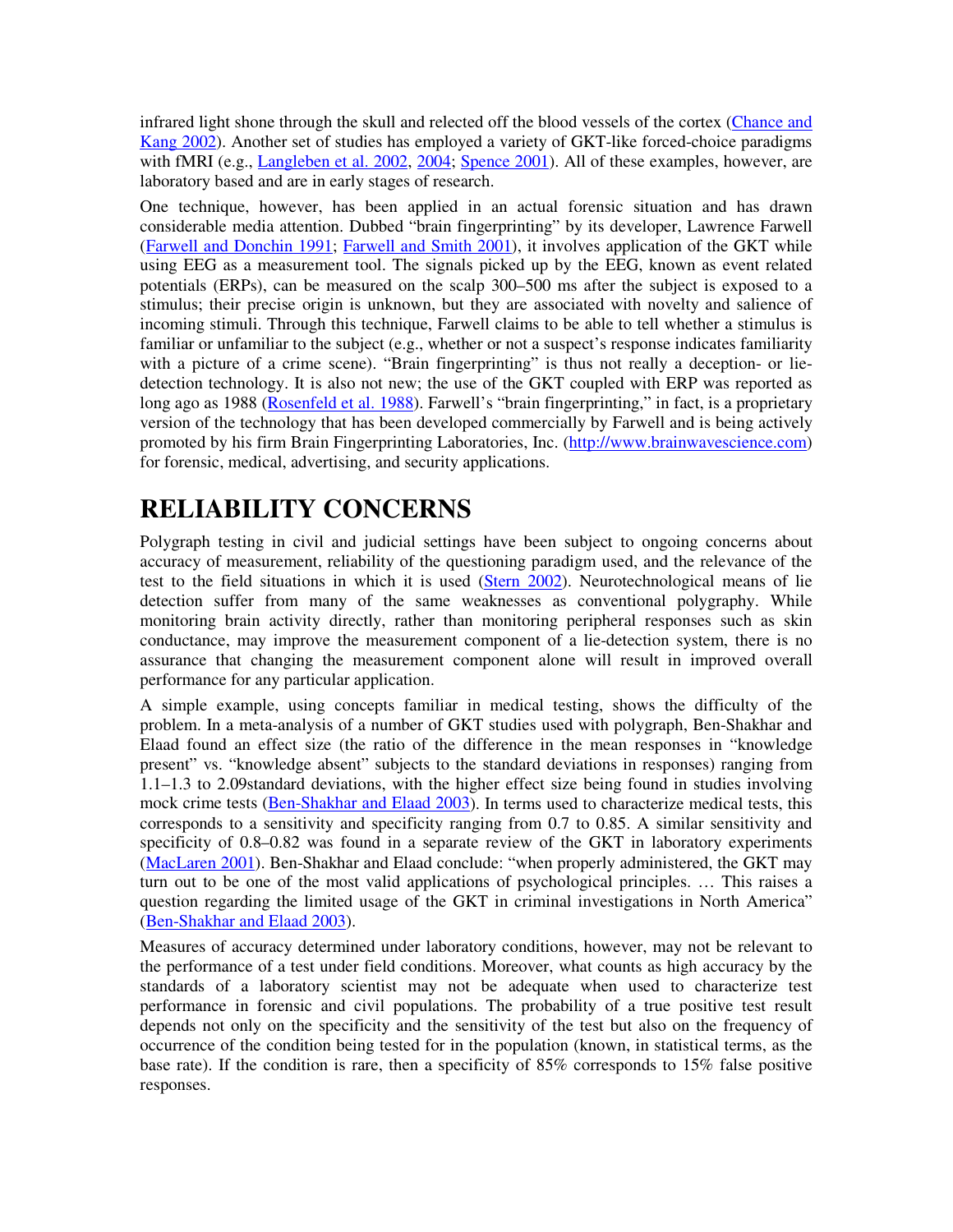Table 1 illustrates a simple example of this important principle. Imagine using the GKT/ polygraph test with two hypothetical populations. The first is a population consisting of criminal suspects with the "base rate" of prevaricators of 50%; the second is a group of Department of Energy employees with the base rate of prevaricators of 0.1%.

**Table 1** Effect Size in GKT Test and Estimated Sensitivity and Specificity of Test (based on Ben-Shakhar and Elaad 2003).

|                          |  | <b>Base Rate of</b>       |                                                                                                                                   |  |
|--------------------------|--|---------------------------|-----------------------------------------------------------------------------------------------------------------------------------|--|
| <b>Prevarication 50%</b> |  | <b>Prevarication 0.1%</b> |                                                                                                                                   |  |
|                          |  |                           |                                                                                                                                   |  |
| of False                 |  |                           | <b>Predictive</b>                                                                                                                 |  |
|                          |  |                           | Value-                                                                                                                            |  |
|                          |  |                           | <b>Probability Positive Probability Positive</b><br><b>Predictive of False</b><br>Sensitivity Specificity Positive Value Positive |  |

\*The probability that an individual who is not prevaricating tests positive.

\*\*The probability that an individual who tests positive is actually prevaricating.

| Card tests           | 1.1<br>1.3 | to 0.70–0.75 0.70–0.75 0.125–0.15 0.70–0.75 0.25–0.30 |      |       |      |      | $0.002 -$<br>0.003 |
|----------------------|------------|-------------------------------------------------------|------|-------|------|------|--------------------|
| $(57$ studies)       |            |                                                       |      |       |      |      |                    |
| Personal items       | 1.58       | 0.8                                                   | 0.8  | 0.1   | 0.8  | 0.2  | 0.004              |
| (eg. Birth date)     |            |                                                       |      |       |      |      |                    |
| (24 studies)         |            |                                                       |      |       |      |      |                    |
| Mock crime           | 2.09       | 0.85                                                  | 0.85 | 0.075 | 0.85 | 0.15 | 0.005              |
| test $(42 \times 1)$ |            |                                                       |      |       |      |      |                    |

In Table 1, we calculate the probability of false-positive and false-negative results of the test when applied to these two hypothetical populations, which differ only in the base rate of prevaricators.

The implications of Table 1 are profound. If the prevalence of "prevaricators" in the group being examined is low, the test will yield far more false-positive than true-positive results; about one person in five will be incorrectly identified by the test.

Another measure of the accuracy of the test is its positive predictive value, namely, the probability that a person who tests positive really is a prevaricator. The test has a higher predictive value when used with the hypothetical population of criminal suspects, but even there,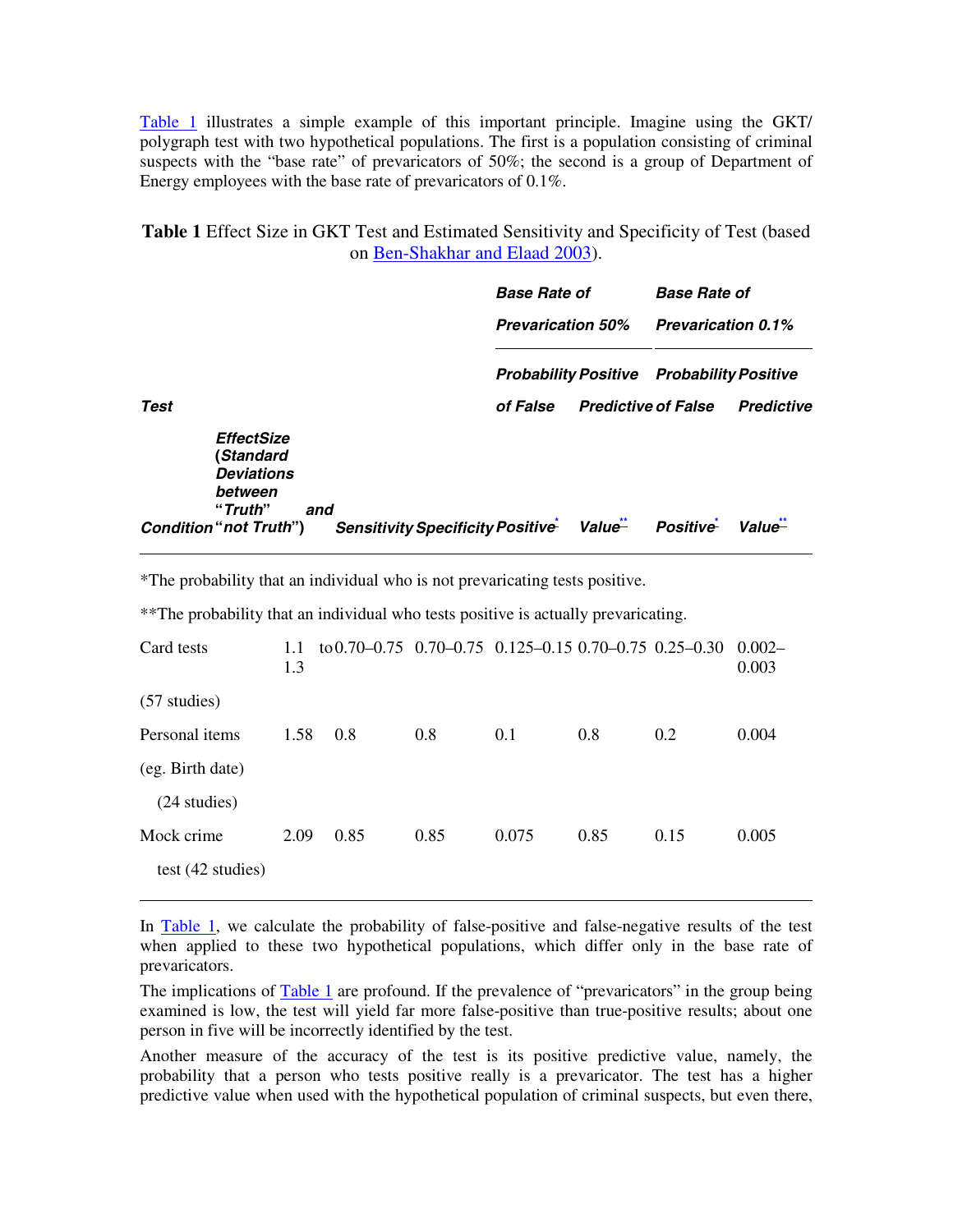the performance of the test is quite poor. This dismal result certainly brings into question any reasonable use of the test in a civil setting. A similar point was made in the recent National Research Council assessment of polygraphy for screening for security risks in national laboratories (Stern 2002). New technologies may—or may not—improve the situation, but clearly a very large improvement in the specificity of the test would be needed for its performance to be acceptable for most forensic or security purposes.

Further difficulties with these methods are apparent, beyond the simple statistical problems discussed in this example. The classic paradigms (i.e., CQT, GKT) remain poorly defined and investigated, and their accuracy when combined with the new methods of measuring brain activity has not been determined in properly designed experimental trials. Indeed, nearly all of these methods come out of basic research or from preliminary development work, and few if any large-scale investigations of the test performance have been attempted.

Conceptual issues related to the validity of studies to determine the accuracy of a test can be considered at several levels, specifically, those related to external and internal validity.

# **External Validity**

External validity refers to the ability of a test to yield information about the things it claims to test. For example, many laboratory studies of deception employ protocols in which participants are instructed by the investigators to lie and are then monitored by the same investigators. Since, by definition, deception is an interactive process that requires an unknowing target (victim), such a study, though scientifically useful, could not be considered a valid indication of the ability of the test to detect deception in a situation when only the test subject knows when, or even whether, he will be lying. In short, lying can be a complex, situation-dependant activity, with a variety of degrees and levels of prevarication, and the ability to detect simple deceptions in laboratory settings may not translate into a usable technology in less controlled situations.

Another issue is the relevance of a study to predict the performance of a test with a specific population or individual: For example, the first three studies on lie detection with fMRI were performed in young healthy controls (Langleben et al. 2002; Lee et al. 2002; Spence et al. 2001). The baseline brain activity, and thus fMRI signals, of subjects varies with age, health status and multitude of other variables (including the use of prescription or illicit drugs, depression, or the presence of a personality disorder). Clearly the results of these studies cannot be generalized to the "real world" populations of criminal and terrorist suspects.

# **Internal Validity**

The internal validity of a test (also called 'reproducibility') depends on the success of a method in controlling possible confounding variables. Factors relevant to internal validity include both how the test is designed, and how data is collected and analyzed.

### **Test Design**

The reproducibility of a test can be affected by a number of factors, including: the scenario used in the test (e.g., what is the test about: a crime, espionage or hidden playing cards?), the level of risk that the test carries to the subject (e.g., whether the test is being applied to real-life crime suspects or to college students role-playing in a simulated crime scenario or asked to lie about playing cards), the paradigm used by the test (e.g., GKT or CQT), or to specific design features of the test (e.g., frequency of presentation, order, duration, semantic significance and graphic properties of the stimuli).

To give a concrete example of such concerns, the State of Iowa objected to Lawrence Farwell's use of "brain fingerprinting" on Terry Harrington, in *Harrington v. State of Iowa* (a postconviction relief action undertaken 23 years after the crime). In his testing, Farwell claimed to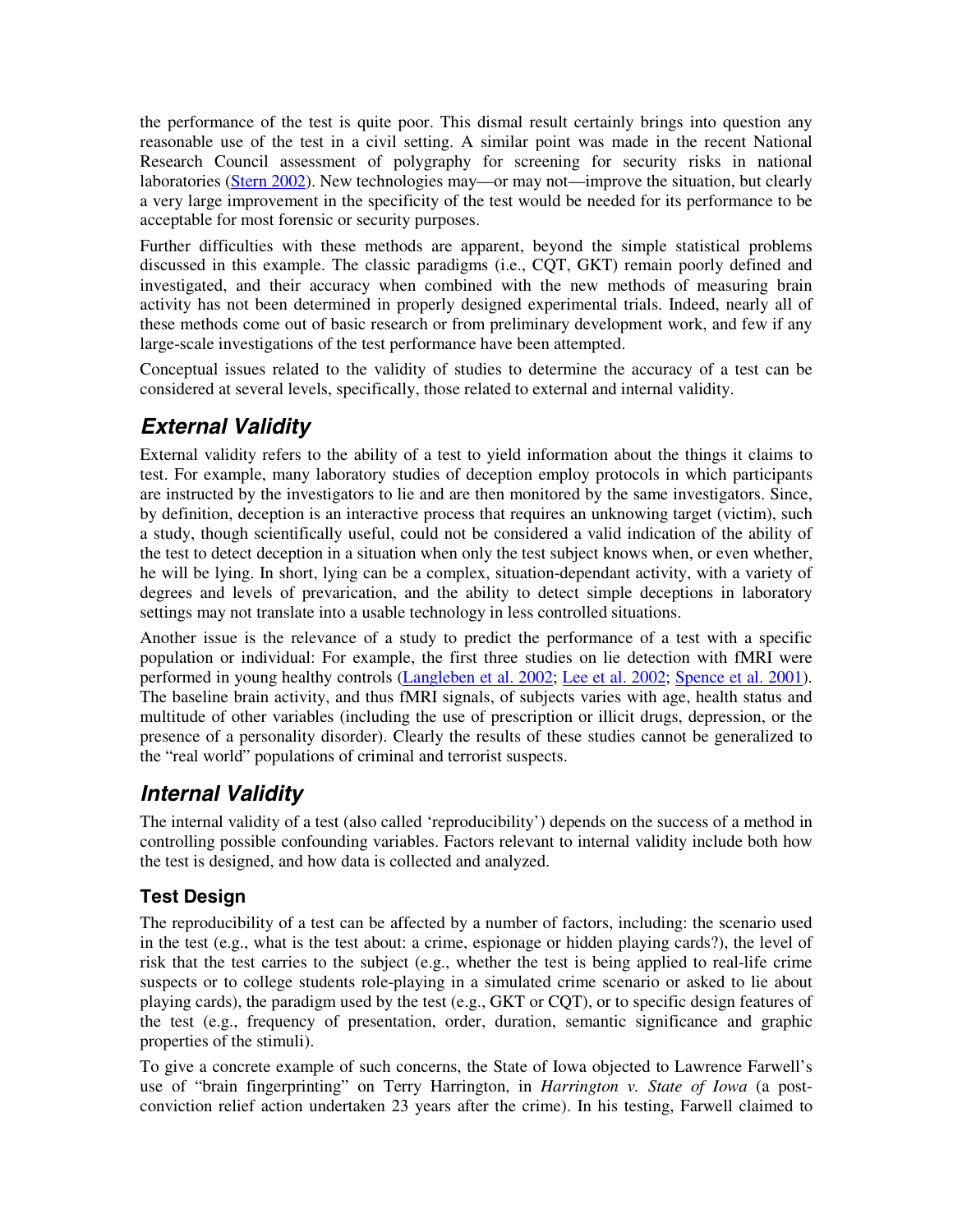show that Harrington had no memory of the crime scene, using Harrington's familiarity response to probes that included: "across street," "parked cars," "weeds and grass," "drainage ditch," "by trees," and "straight ahead." The state argued, however, that familiarity or lack of familiarity with probes of such a general nature was neither a robust nor specific enough measure to prove his innocence, particularly given the long period since the crime had occurred.

This case has been cited by Farwell and others as setting a precedent for use of "brain fingerprinting" in court. However, while the district judge in the post-conviction relief hearing (a non-jury proceeding) heard Farwell's evidence, he denied Harrington's petition on other grounds and indicated that Farwell's evidence would not have affected the results of the proceedings. An appeal to a higher court reversed the district court's decision, on grounds unrelated to Farwell's testing (the recantation of a witness), and ordered a new trial for Harrington; the local prosecutors declined to pursue the case and Harrington was freed. Thus, despite the claims in the media and on Farwell's website implying its success in the Harrington case, "brain fingerprinting" in fact had been heard by a judge only in a non-jury proceeding, and was judged irrelevant to the outcome of the case. To our knowledge the technology has not been admitted to any court proceedings since that case.

To create a test that truly measures verisimilitude or salience, the relation between the measured signal and the physiological chain of events coupling a behavior with the signal must be fully characterized. In studies using functional MRI (specifically, using a technique called Blood Oxygenated Level Dependent, or BOLD fMRI), the local change in the concentration of oxygenated hemoglobin in the brain is used as an indicator of neuronal activity. Although local blood flow in the brain is related to neural activity, the relationship remains incompletely understood (Heeger et al. 2000; Miezin et al. 2000; Mintun et al. 2001; Vafaee and Gjedde 2004). "Brain fingerprinting" suffers from an even more basic problem: Though EEG has been around for quite a while, the specific techniques used in brain fingerprinting rely on a proprietary (and nondisclosed) method of analysis, and therefore cannot be validated independently.

New truth-detecting technologies should not be used for socially important applications until their capabilities and limitations are adequately understood—not that neuroscience cannot yield reliable technologies for determining truth-telling for legal or security applications. There are fundamental differences between deception and truth-telling at the neurological level, and neuroscience may provide the tools to detect these differences with sufficient reliability—or they may not. The requirements for "sufficient reliability" will clearly depend on the social purposes for which the technologies will be applied, and an adequate evaluation of new truth telling technologies has not even begun. Whatever its other problems, considerable effort has been spent over the years to standardize polygraph testing (Kleiner 2002). Similar work would have to be done before any new technique is ready for routine use for real-world applications.

# **COUNTERMEASURES**

Effective measures to thwart conventional (CQT) polygraphy have long been known. Most attempt to increase the response of a subject to the comparison (control) questions using physical (e.g., biting the tongue or pressing the toes to the floor) or mental (e.g., counting backward by 7) techniques (Honts et al. 1994).

Countermeasures against the GKT when used with polygraphy have also been demonstrated. There is no reason to doubt that countermeasures against the GKT could be used with other brainmeasurement techniques as well. Additionally, Rosenfeld et al. (2004) have reported that "tests of deception detection based on P300 amplitude as a recognition index may be readily defeated with simple countermeasures that can be easily learned." Since brain fingerprinting is based on the P300, this suggests that countermeasures against brain fingerprinting are also available. Recently,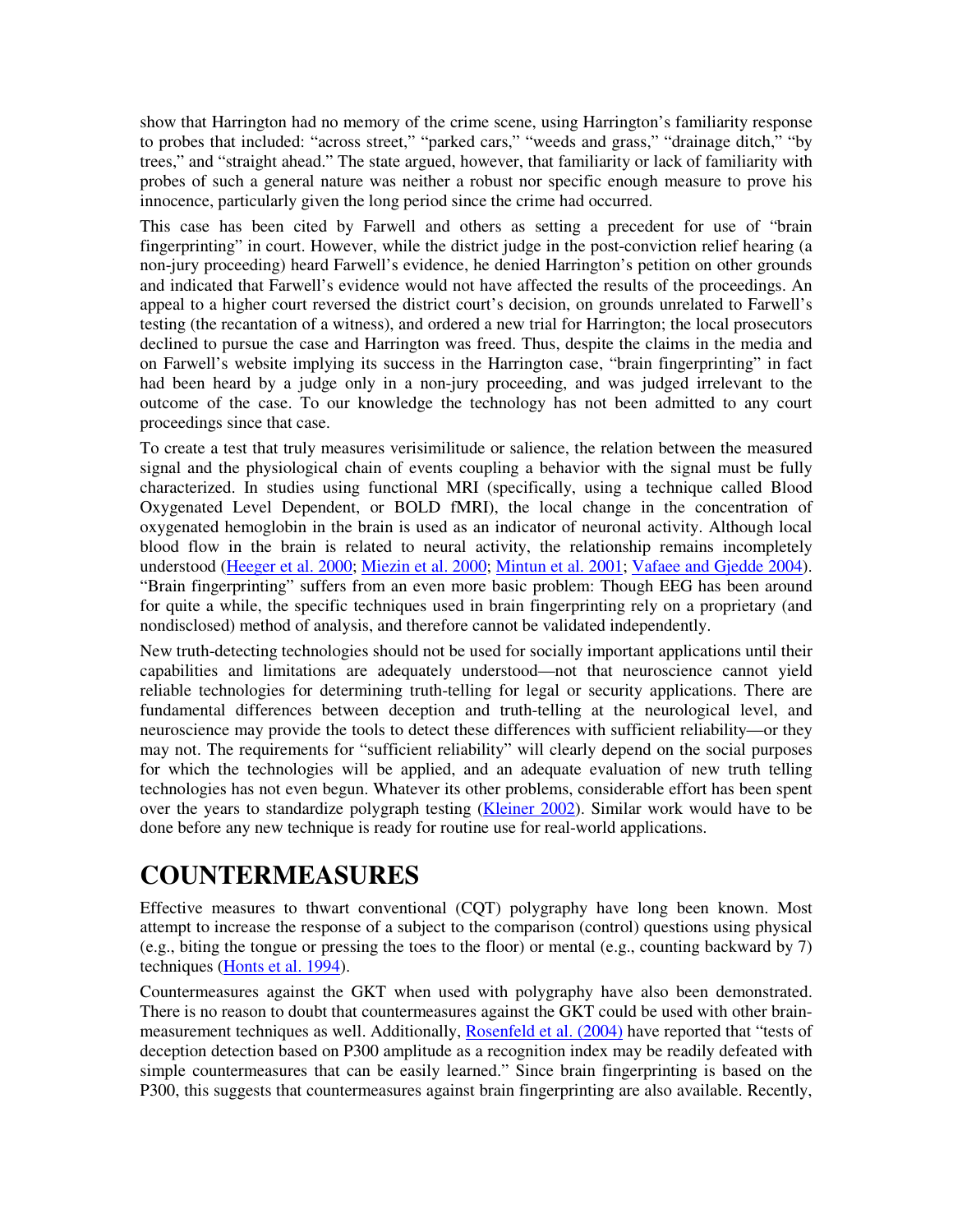Langleben et al. (2004) provided preliminary data suggesting that similar countermeasures could reduce the robustness of the GKT-fMRI technology as well. Thus, until conclusively proven otherwise, brain imaging should be expected to be no less sensitive to countermeasures than the polygraph.

# **THE HYPE**

Despite the caveats that many investigators themselves have raised about the various methods, there is an obvious attraction of new techniques for detection of deception in a society that is newly concerned with internal security and foreign threats. It is not surprising, therefore, that the media have spread an overly optimistic perception that these methods will soon become useful for practical application. "Truth and Justice, by the Blip of a Brain Wave" was the headline in one *New York Times* article (Feder 2001), while the San Francisco Chronicle simply announced "Fib Detector" (Hall 2001).

A television news broadcast in October 2003 on the "cognoscope," a helmet-mounted instrument using near infrared light (NIR) scattering to detect changes in brain blood flow, showed an enthusiastic student saying that the technique "works," followed by a fictional scenario showing airline passengers being screened by beams of light. Such scenarios go far beyond the claims of the investigators themselves; indeed, neither the accuracy of the method for lie detection nor the ability of fNIR to measure changes in brain blood flow without direct skin contact have been conclusively demonstrated. Press coverage of the studies by the University of Pennsylvania group investigating use of fMRI using the GKT (Langleben et al. 2002), often include speculation about the imminent usefulness of the technology in civil or forensic settings, a claim not made by the investigators and not justified by the state of current research.

Farwell's brain fingerprinting technique has been the most aggressively promoted of all neurotechnology for detecting deception. On his company's website (http://www.brainwavescience.com), Farwell is shown in a white lab coat, surrounded by testimonials from a U.S. Senator, media clips, and praise of the technique for applications including forensic investigation, counterterrorism efforts, early detection of Alzheimer's disease, studies of efficiency of advertising campaigns, and security testing. Indeed, brain fingerprinting is on the verge of more widespread use. Several countries have purchased equipment for 'brain fingerprinting,' and India is beginning to use the method for forensic investigations (The Statesman 2003). In May 2004, the DaVinci Institute, a Colorado "futurist think tank" (http://www.davinciinstitute.com) announced funding for a task force to develop a curriculum to train 1000 "brain fingerprinting" technicians by September 2005.

Media reports have been bolstered by excessive claims made for these methods. Farwell has been quoted as claiming "100% accuracy" for "brain fingerprinting" and the ability to detect "scientifically" if certain information is "stored" in the brain (BBC 2004). In his testimony in *Harrington v. State of Iowa*, Farwell compared the P300 phenomenon to the sound made by a computer when it replaces a computer file with an updated version of the same file (*Harrington v. State of Iowa*). Our understanding of the workings of human memory is insufficient to support the implications of such an analogy (Squire et al. 2004), which suggests an erroneous model of both human memory and the P300 wave generation (Bledowski et al. 2004). Moreover, the proprietary "brain fingerprinting" technology has been the subject of few peer-reviewed publications, and those that exist are by Dr. Farwell and his colleagues, covering less than 50 subjects altogether and raising obvious concerns about conflict of interest. (On his website, Farwell claims that "nearly 200 scientific tests" prove the accuracy of "brain fingerprinting." This appears to refer to tests conducted over time on 200 individual subjects, not to 200 independent studies. Most of the data is not published in peer-reviewed literature.) Thus, the true accuracy, validity, and relevance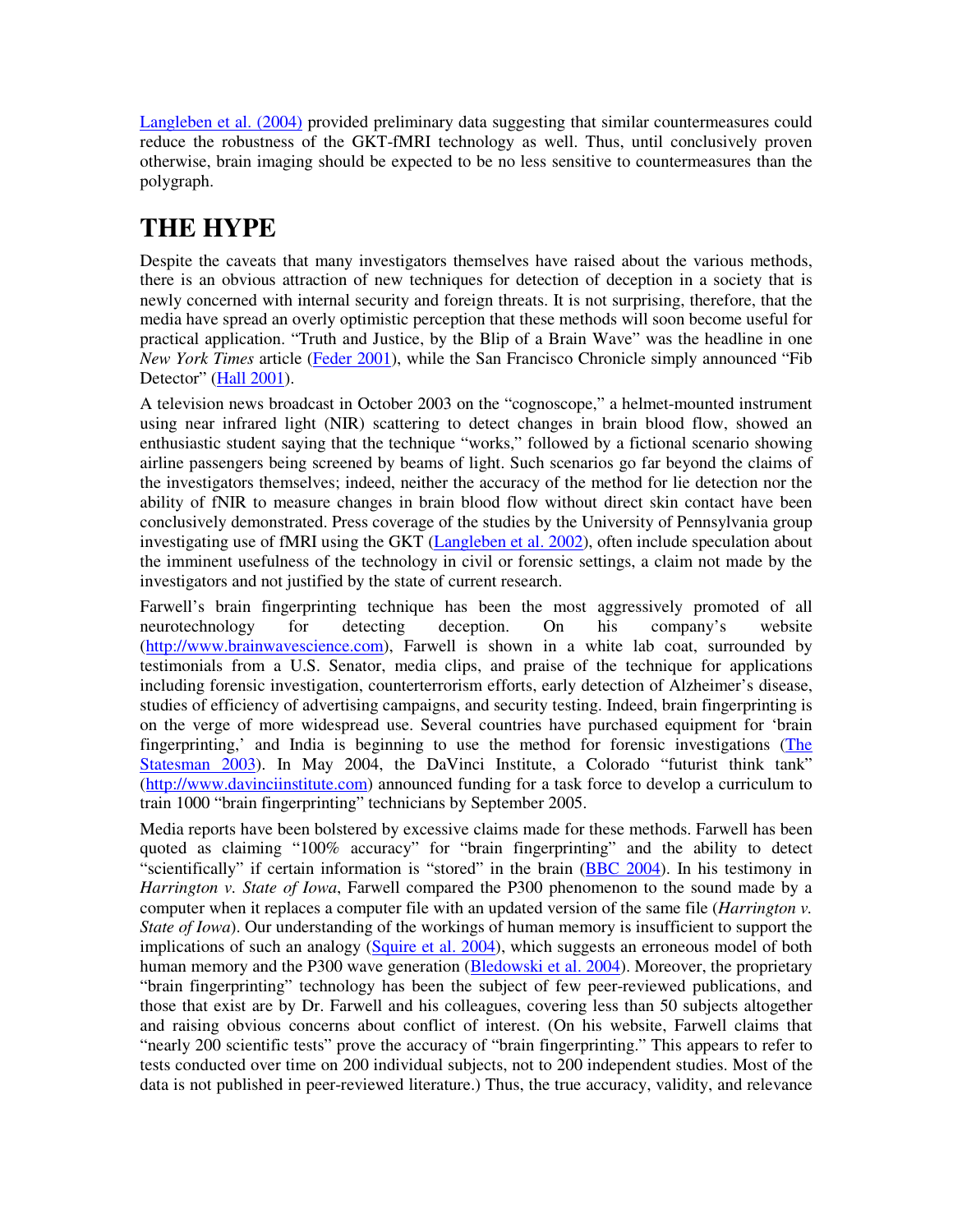of this method to any real-world applications must be deemed unknown by any modern scientific standard.

Polygraphy, despite its considerable limitations, is commonly used not only for testing criminal suspects, but also for civil purposes such as screening employees or applicants to sensitive positions. The widespread use of polygraphy, even in the face of critical reports such the one by the National Academy of Sciences (Stern 2002) and an earlier report by the U.S. Office of Technology Assessment (1990), shows how strongly lie detection technologies are desired. Alternatives are welcomed and implemented even though they suffer from the same, or new, limitations.

# **ETHICAL CONCERNS**

Traditional polygraphy has long been the topic of ethical debate. Questions have been raised concerning its validity, reliability, misuse of results, testing biases, coercion of examinees, and even possible harm due to comparison questions in the CQT (Furedy 1993; Kokish 2003). Many of these concerns are also relevant to brain-imaging technologies.

In addition, the current state of development of brain imaging and the existence of societal and political demand for improvements in the methods of lie-detection raise some other ethical concerns worthy of consideration, specifically 1) premature adoption; 2) misapplication through misunderstanding of the technology; 3) privacy concerns; 4) collateral information; and 5) forensic use.

# **Premature Adoption**

Much of the funding for development of new methods to detect deception and concealed information comes from federal (U.S.) defence-related security agencies, who are looking for practical products from the research in the shortest time possible. The competition over funding and the need to attract new sources of investment have led researchers to promote the technology in the media as well as to federal agencies. Clearly there are benefits to being an early player in the marketplace. However, such competition to win potentially lucrative government contracts for these productscan lead to premature translation of new technologies into practice before they are established scientifically.

Conventional polygraphy was introduced when the standards of scientific research and publications were significantly less rigorous than today. In fact, polygraph testing was shielded for many years from independent scrutiny, as were many other forensic technologies (Risinger and Sacks 2003), due in part to lack of interest by the mainstream scientific community. Current standards of practice in conventional polygraphy are therefore strikingly behind those used in commercial psychological testing, in evaluating medical devices and therapies, or in research that is acceptable to most peer-reviewed science journals. This regrettable situation should not be allowed to develop with new technologies coming into existence.

Some investigators have promoted these technologies with claims that can be taken out of context. Pavlidis and Levine (2002), for example, suggest the use of their thermographic technique in airports or borders and comment: "The machine's recommendation will serve as an additional data point to the traveler's on-line record." Given the reaction of US security agencies to even weak evidence of terrorist activity in specific individuals, one wonders whether agencies will pay heed to the second part of Pavlidis and Levine's recommendation: to give such evidence a weight that is "commensurate with how well the machine proves itself in actual practice" (Pavlidis and Levine 2002).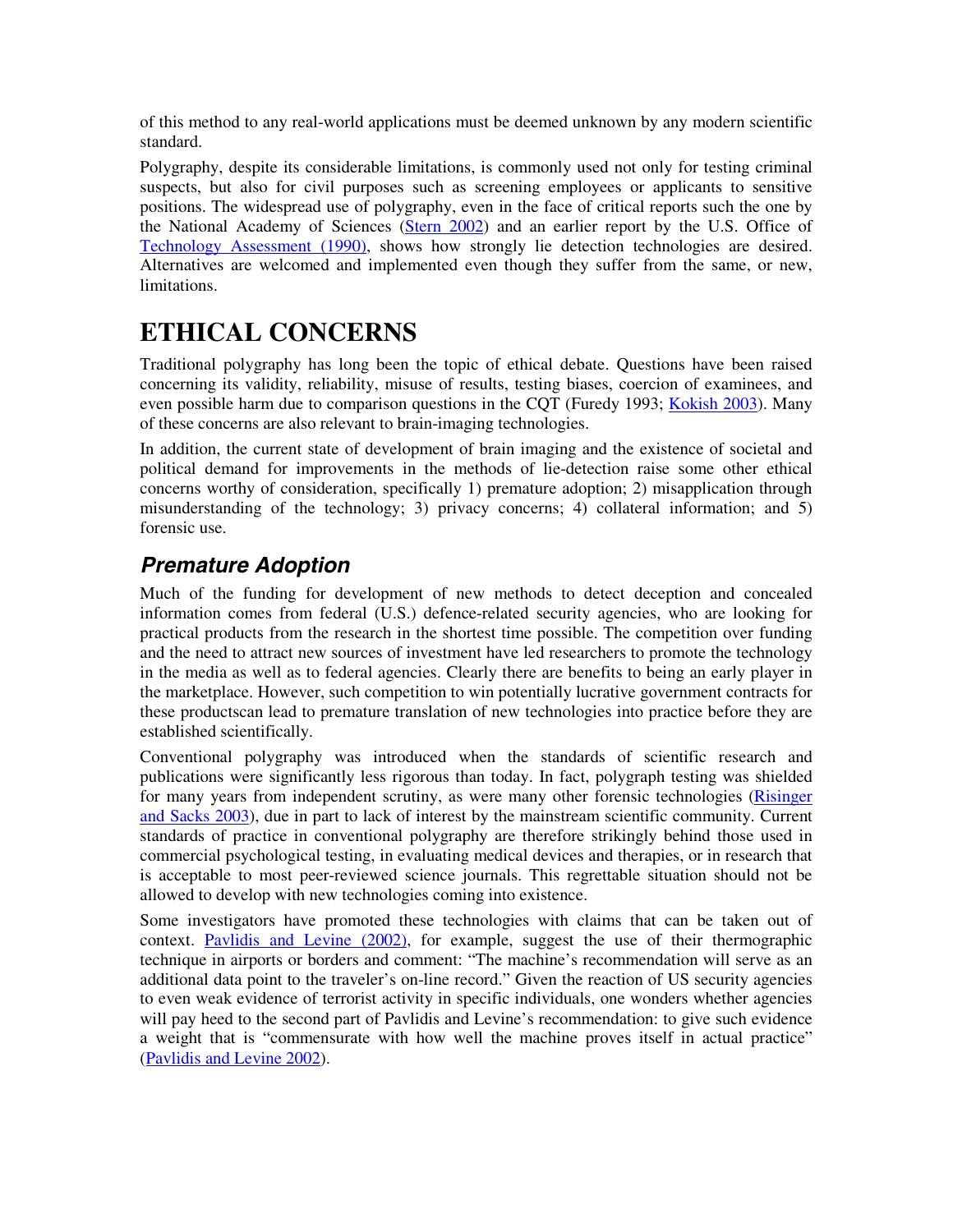## **Misapplication Through Misunderstanding of the Technology**

None of the new imaging technologies actually detect "lies." Techniques such as fMRI, P300 electrophysiology, or "brain fingerprinting" detect physiological changes, such as blood flow or increased electrical activity in the regions of the brain that might be activated by the act of deception per se, or by the visual or psychological salience of a particular test item to the individual being tested. Separation of a deception-related signal from the host of potentially confounding signals is a complicated matter, and depends on the careful construction of the deception task rather than the measurement technology. Sophisticated application of the technology and interpretation of results will therefore be crucial to the successful translation of these technologies to settings outside the laboratory. The technical limitations can be easily overlooked in civil settings. If employers, for example, started screening employees using these methods, they might find it easier to simply eliminate individuals with ambiguous results rather than understand the confounding factors that can lead to ambiguous results even in an innocent person.

Presently, compiling and interpreting brain-imaging data requires highly specialized skills in neuropsychology, physics, and statistics. Unlike polygraphy, which yields an irregular multichannel tracing that is uninterpretable by the uninitiated, the graphic appearance of processed functional brain images may give a false sense of security to anyone lacking relevant experience. Yet, those images are not the raw data itself, but pictorial renderings of statistical maps of brain activity that have been thresholded for display at an arbitrary level of significance and projected over a brain template that may not even belong to the person being imaged. Individuals with experience in generating, processing, analyzing, and interpreting functional brain imaging data are currently available only at major research institutions, and there are currently no training or professional standards for their skills.

Who will be allowed to use the technology and in what settings? Will private firms begin offering deception detection to banks looking for honest employees, parents trying to determine whether their children are really using drugs, and boy scout troops looking to weed out child molesters? The potential for misuse might require a careful system of licensing practitioners, should the technology develop to the point where it is used widely for consumer applications (Rosen and Gur 2002). However, this will require a more open process than licensing practitioners by the company that produces the equipment, as is presently the case with "brain fingerprinting." The safest approach may be to continue applying the privacy and safety standards of medical information use to any data acquired using medical technology regardless of indication.

# **Privacy Concerns**

Does a person have an alienable right to keep his or her subjective thoughts private? If technology develops to the point where, for example, remote fNIR could be used covertly to monitor a person's frontal lobe patterns during questioning, would it be mandatory in all cases to reveal that one is being probed? Would a reliable lie detector, if one can be developed, find its way into airports and courtrooms, stores and offices, the Olympics, the schools? Reliable, safe lie detectors (and other potential uses of imaging not discussed in this paper) would force a reexamination of the very idea of privacy, which up until now could not reliably penetrate the individual's cranium. A number of organizations have already begun to advocate for the right to cognitive freedom.

# **Collateral Information**

Brain imaging data that has been acquired for research purposes in the U.S. is subject to strict ethical and legal standards provided by the Declaration of Helsinki and the federal regulations, however, there is no guarantee that similar standards could be maintained in civil, forensic, or security settings. MRI images usually cover more of the brain than the discreet area of concern.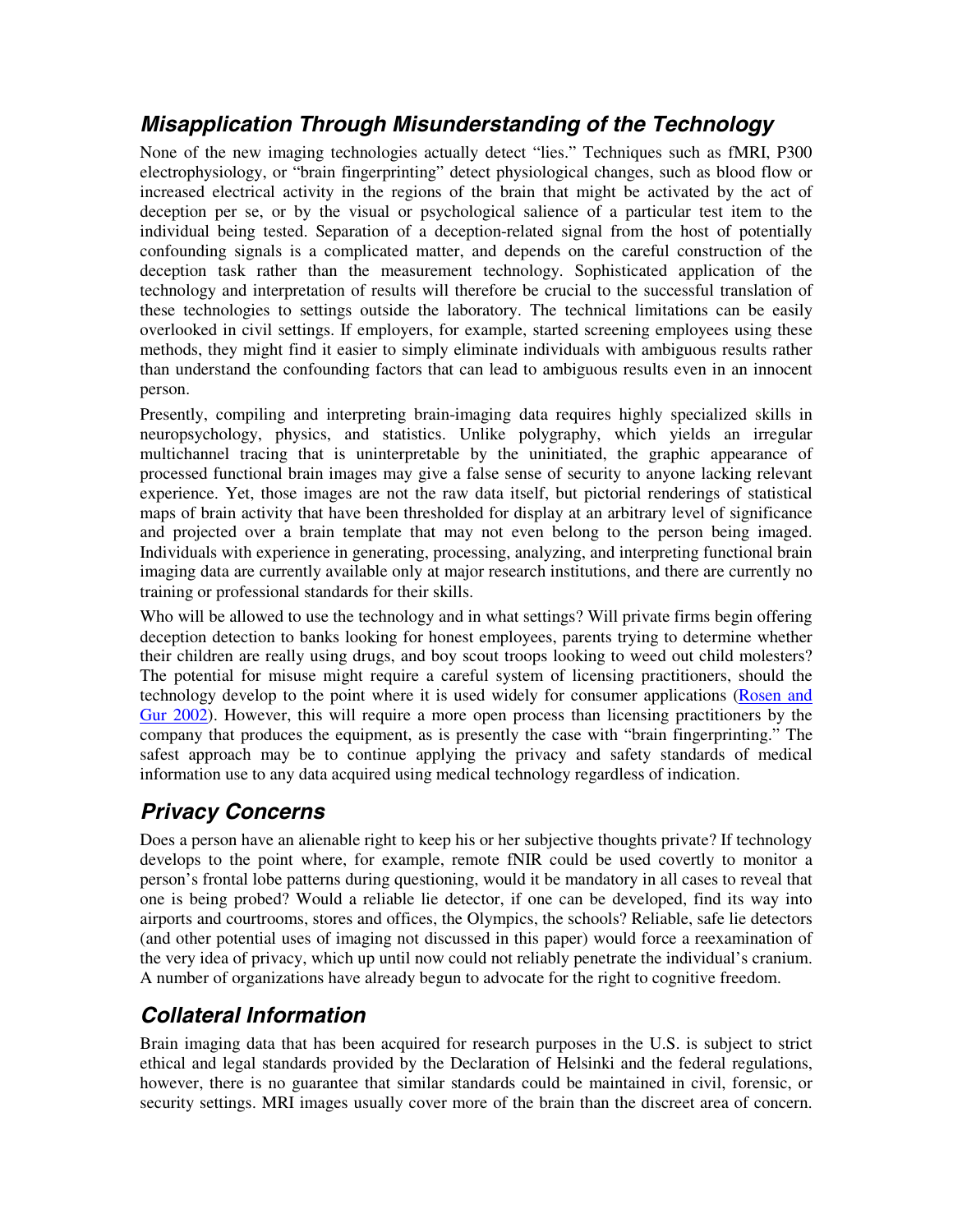Therefore, imaging for a non-medical indication could reveal medically relevant information. It is easy to foresee a lawsuit by a person who was given a brain scan in the course of pre-employment screening in which an early-stage brain tumor was clearly visible on the scan, yet the candidate was not informed (see, e.g., *Illes et al. 2004*; Katzman et al. 1999). In addition, researchers are discovering that brain scans may reveal a great deal of information about us. Data indicates that brain scans could potentially reveal rudimentary information about personality traits, mental illness, sexual preferences or predisposition to drug addiction (Andreasen 1997; Hamann et al. 2004; Kiehl et al. 2001; Lindsey et al. 2003). If disclosed without proper consent, such information could lead to unanticipated insurance, employment, or legal problems for the individual being tested. Most of this research, so far, has been conducted by comparing groups, not individuals, and consequently its potential for identifying such information in individuals is unknown (Farah 2002). Still, some traits are distinguishable on an individual level, and as research continues, more such traits are likely to be discovered. The ability to store brain-scan images indefinitely suggests a scenario that we are already facing in genetics: Genetic information that was inconsequential when originally stored in tissue samples becomes increasingly revealing as our knowledge of genetics grows more sophisticated.

# **Forensic Use**

Results of polygraph examinations are not admissible in most U.S. courts (or in courts in most other countries) because of well-justified concerns about the reliability of the results. Is "brain fingerprinting" a more reliable technology? Nobody really knows, and the appropriate studies have not been done. As the State of Iowa complained in its brief against brain fingerprinting in *Harrington*, the most critical problem with admission of "brain fingerprinting" evidence is the lack of any track record establishing its reliability.

High technology tools such as brain scans can give a persuasive scientific gloss to what in reality are subjective interpretations of the data. The implied certainty and authority of science can be prejudicial to juries, and when it is accompanied by images to reinforce expert testimony it can be particularly persuasive. This concern has been raised about the use of computer-generated visual displays in the courtroom in general (Borelli 1996). Brain scan images might influence juries even when the images add no reliable or additional information to the case. In addition, if such scans gain currency in judicial settings, subjects may face intense pressures to undergo such testing to "prove" guilt or innocence, and their refusal to undergo such testing might be used against them in subsequent proceedings.

# **CONCLUSION**

Neuroscience research has begun to establish brain correlates of specific cognitive processes. In a real though very limited sense, we have begun to probe the subjective contents of the mind. Brain-imaging technology has created the potential for powerful new ways to understand the workings of the human brain, as well as concerns about misusing that potential. Limitations of the existing methods to detect lies and verify truth and changing priorities of the federal defense agencies have led to attempts to apply these research advances for forensic and defense purposes. Though promising, it remains unknown whether those early research findings will ever lead to a better lie detection methodology. While media and research attention has been focused on the impressive images medical-imaging technology can produce, the limitations of the existing forms of questioning formats and deception paradigms (CQT, GKT, etc.) that include sensitivity to countermeasures and the choice of appropriate questions remain unchanged.

Premature commercialization will bias and stifle the extensive basic research that still remains to be done, damage the long-term applied potential of these powerful techniques, and lead to their misuse before they are ready to serve the needs of society. Society must be ready to come to a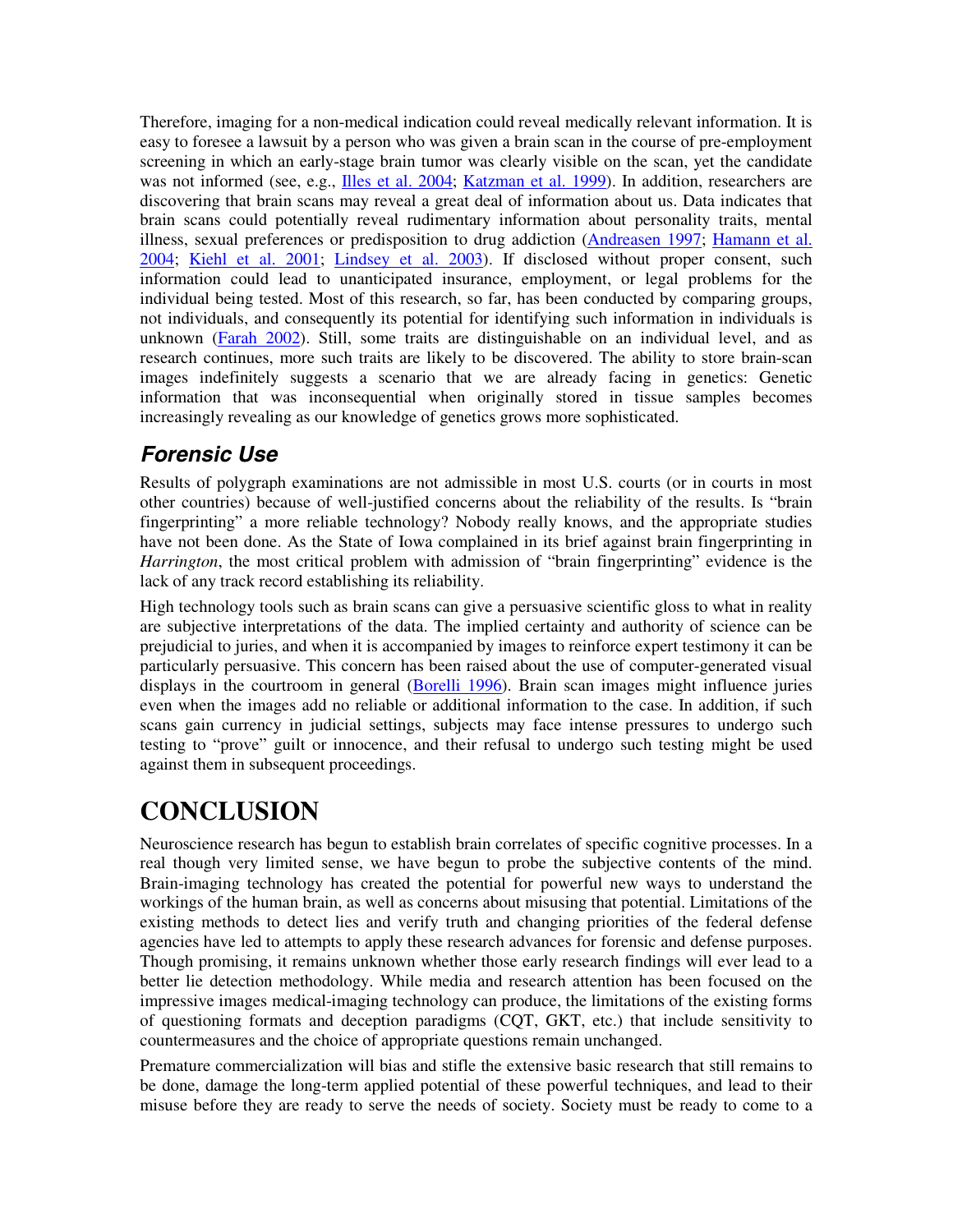decision about the value of cognitive privacy before these technologies become widespread. Scientists, ethicists, and other advocates must take an active role in the discussion of the threat to civil liberties that their research might make possible. The discussion about the implications of reliable, as well as involuntary, lie-detection technologies should begin in scientific, legal, and civil forums in anticipation of the further development of these promising and challenging technologies.

# **REFERENCES**

- Andreasen, N. C. Linking mind and brain in the study of mental illnesses: A project for a scientific psychopathology. *Science* (1997), **275**(5306): 1586–1593
- BBC News World Edition Brain fingerprints under scrutiny. (17 February, 2004), Available from: http://news.bbc.co.uk/2/hi/science/nature/3495433.stm.
- Ben-Shakhar, G., and Elaad, E. The validity of psychophysiological detection of information with the Guilty Knowledge Test: A meta-analytic review. *The Journal of Applied Psycholog* (2003), **88**(1): 131–151
- Berns, G. S., Cohen, J. D., and Mintun, M. A. Brain regions responsive to novelty in the absence of awareness. *Scienc* (1997), **276**(5316): 1272–1275.
- Bledowski, C., Prvulovic, D., Hoechstetter, K., Scherg, M., Wibral, M., Goebel, R., and Linden, D. E. Localizing P300 generators in visual target and distractor processing: A combined event-related potential and functional magnetic resonance imaging study. *The Journal of Neuroscienc* (2004), **24**(42): 9353–9360
- Borelli, M. The computer as advocate: An approach to computer-generated displays in the courtroom. *Indiana Law Journal* (1996), **71**: 439.
- Canli, T., and Amin, Z. Neuroimaging of emotion and personality: Scientific evidence and ethical considerations. *Brain and Cognition* (2002), **50**: 414–431
- Chance, B., and Kang, K. A. Vision statement: Interacting brain. In *Converging Technologies for Improving Human Performance* Roco, M. C., and Bainbridge, W. S., Eds.; Technology Administration: Washington, D.C., (2002): 199–201 Available from: http://www. technology.gov/reports/2002/NBIC/Part3.pdf.
- Donaldson, D. I. Parsing brain activity with fMRI and mixed designs: What kind of a state is neuroimaging in?. *Trends in Neuroscience* (2004), **27**(8): 442–444
- Farah, M. J. Emerging ethical issues in neuroscience. *Nature Neuroscience* (2002), **5**: 1123–1129
- Farwell, L. A., and Donchin, E. The truth will out: Interrogative polygraphy ("lie detection") with event-related brain potentials. *Psychophysiolog* (1991), **28**(5): 531–547.
- Farwell, L. A., and Smith, S. S. Using brain MERMER testing to detect knowledge despite efforts to conceal. *Journal of Forensic Science* (2001), **46**(1): 135–143 .
- Feder, B. J. Truth and Justice, by the Blip of a Brain Wave. *New York Times* (October 9, 2001).
- Fischer, H., Wik, G., and Fredrikson, M. Extraverion, neuroticism, and brain function: A PET study of personality. *Personality and Individual Differences* (1997), **23**: 345–352
- Foster, K. R., Wolpe, P. R., and Caplan, A. Bioethics and the brain. *IEEE Spectrum* (June, 2003), 34–39
- Furedy, J. J. The 'control' question 'test' (CQT) polygrapher's dilemma: Logico-ethical considerations for psychophysiological practitioners and researchers. *International Journal of Psychophysiology* (1995), **20**(3): 199–207
- Hall, C. T. Fib Detector. *San Francisco Chronicle* (November 26, 2001),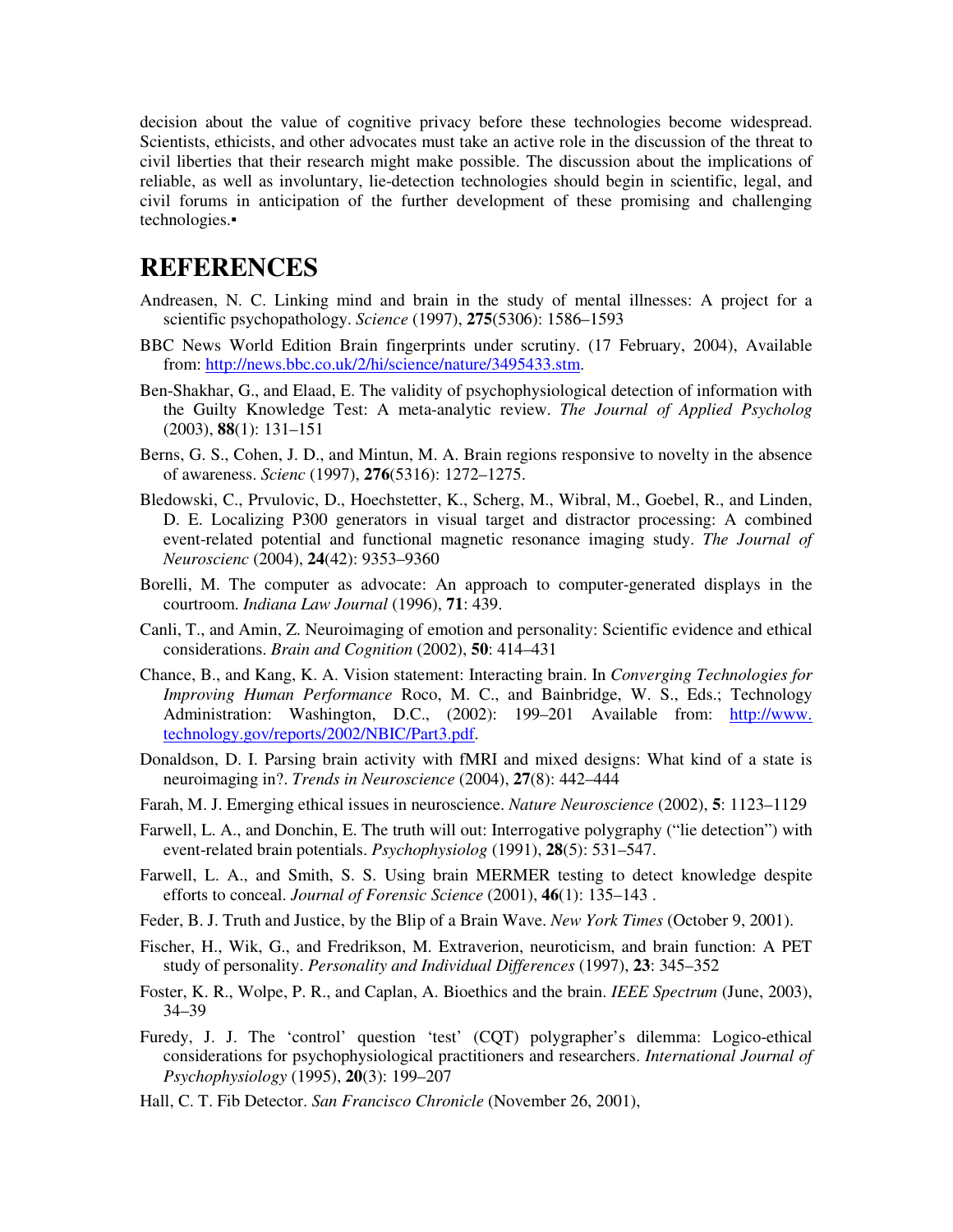- Hamann, S., Herman, R. A., Nolan, C. L., and Wallen, K. Men and women differ in amygdala response to visual sexual stimuli. *Nature Neuroscienc* (2004), **7**(4): 411–416
- Harrington v. State of Iowa (2003), (Supreme Court of Iowa 659 N.W.2d 509; Iowa Sup. LEXIS 35)
- Heeger, D. J., Huk, A. C., Geisler, W. S., and Albrecht, D. G. Spikes versus BOLD: What does neuroimaging tell us about neuronal activity?. *Nature Neuroscienc* (2000), **3**(7): 631–633
- Honts, C. R., Raskin, D. C., and Kircher, J. C. Mental and physical countermeasures reduce the accuracy of polygraph tests. *The Journal of Applied Psycholog* (1994), **79**(2): 252–259
- Illes, J., Kirschen, M. P., and Gabrieli, J. D. From neuroimaging to neuroethics. *Nature Neuroscience* (2003), **66**(3): 205
- Illes, J., Rosen, A. C., Huang, L., Goldstein, R. A., Raffin, T. A., Swan, G., and Atlas, S. W. Ethical consideration of incidental findings on adult brain MRI in research. *Neurolog* (2004), **62**(6): 888–890.
- Katzman, G. L., Dagher, A. P., and Patronas, N. J. Incidental findings on brain magnetic resonance imaging from 1000 asymptomatic volunteers. *JAM* (1999), **282**(1): 36–39.
- Kiehl, K. A., Smith, A. M., Hare, R. D., Mendrek, A., Forster, B. B., Brink, J., and Liddle, P. F. Limbic abnormalities in affective processing by criminal psychopaths as revealed by functional magnetic resonance imaging. *Biological Psychiatr* (2001), **50**(9): 677–684.
- Kleiner, M. *Handbook of Polygraph Testing* Academic Press: San Diego, CA, (2002).
- Kokish, R. The current role of post-conviction sex offender polygraph testing in sex offender treatment. *Journal of Child Sex Abuse* (2003), **12**(3–4): 175–194
- Langleben, D. D., Schroeder, L., Maldjian, J. A., Gur, R. C., McDonald, S., Ragland, J. D., O'Brien, C. P., and Childress, A. R. Brain activity during simulated deception: An eventrelated functional magnetic resonance study. *NeuroImag* (2002), **15**(3): 727–732
- Langleben, D. D., et al. *Imaging deception with fMRI: The effects of salience and ecological relevance* Society for Neuroscience: San Diego, CA, (2004) Washington, DC., Program No. 372.12. Available from: http://www.sfn.org.
- Lee, T. M., Liu, H. L., Tan, L. H., Chan, C. C., Mahankali, S., Feng, C. M., Hou, J., Fox, P. T., and Gao, J. H. Lie detection by functional magnetic resonance imaging. *Human Brain Mappin* (2002), **15**(3): 157–164
- Lindsey, K. P., Gatley, S. J., and Volkow, N. D. Neuroimaging in drug abuse. *Current Psychiatry Report* (2003), **5**(5): 355–361
- Lykken, D. T. Why (some) Americans believe in the lie detector while others believe in the guilty knowledge test. *Integrative Physiological and Behavioral Science* (1991), **26**(3): 214–222
- MacLaren, V. V. A quantitative review of the guilty knowledge test. *The Journal of Applied Psychology* (2001), **86**: 674–683
- Miezin, F. M., Maccotta, L., Ollinger, J. M., Petersen, S. E., and Buckner, R. L. Characterizing the hemodynamic response: Effects of presentation rate, sampling procedure, and the possibility of ordering brain activity based on relative timing. *NeuroImage* (2000), **11**: 735– 759
- Mintun, M. A., Lundstrom, B. N., Snyder, A. Z., Vlassenko, A. G., Shulman, G. L., and Raichle, M. E. Blood flow and oxygen delivery to human brain during functional activity: Theoretical modeling and experimental data. *Proceedings of the National Academy of Sciences of the United States of Americ* (2001), **98**(12): 6859–6864